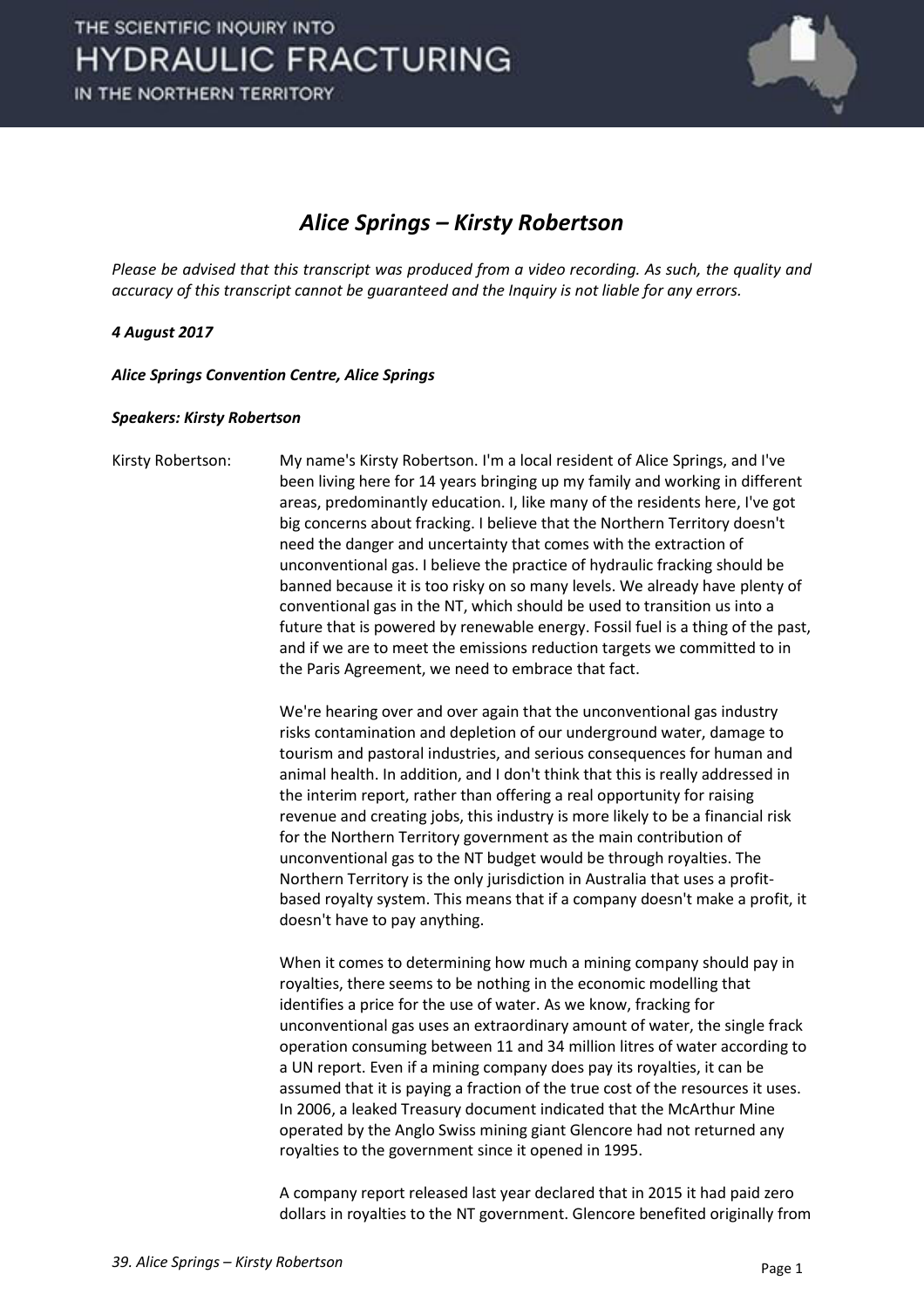

a 20 year agreement to receive a five million dollar a year subsidy from a government towards its electricity costs. It is said to have since increased to eight million per year. It's not alone in receiving government support of various kinds such as railways, ports, pipelines, and other infrastructure built on the behalf of miners. In 2014, the Australian Institute reported that in the previous five years, the territory had supported mining companies to the tune of 406 million dollars. Given that hydraulic fracking in remote areas of the Northern Territory would be an expensive enterprise, one can surmise that the industry would be looking to the government for even more financial support than mining companies have received in the past.

 There is also a likelihood that the industry wouldn't prove profitable as finding a market for such expensive guests would prove difficult. The chances are therefore that very little, if any, of its royalties would be paid. Another reason that we don't need this industry is that it won't provide us with the substantial boost of the job market that mining companies would like us to believe. Gas projects are capital intensive meaning they use a lot of expensive machines and pipelines often imported but employ few people, particularly once construction is complete. The Australian Bureau of Statistics estimates that gas and oil industries employ just over 1,000 people in the Northern Territory. Half as many are employed in the arts and recreational services.

 The mining industry claims that is not the direct number of people employed that counts but how much income the industry earns from its production and that when that income is spent by employees, suppliers, tax receiving governments, or profit earning shareholders, jobs will be created somewhere in the economy. That is true for the money earned from any other industry or that spent by the government. In the case of our mining industry, it averages about 80% foreign owned, most of the profits end up being spent in some other economy thus greatly reducing the economic and employment benefits to this country, let alone the Northern Territory.

 The great majority of people in the Northern Territory want to protect the landscape of Northern and Central Australia and its resources for future generations and not squander it for the profit of an industry that is unlikely to give us anything back but perhaps environmental devastation. The Chief Minister must ban fracking and focus on developing a clean renewable energy industry in the Northern Territory. Thank you.

moment outside of urban areas, territorians just don't pay for the water

| Hon. Justice<br>Rachel Pepper: | Thank you very much. Do you have any questions at all? Yes, Doctor<br>Andersen.                                                    |
|--------------------------------|------------------------------------------------------------------------------------------------------------------------------------|
| Dr Alan Andersen:              | Yeah. Thanks Miss Robertson. I just wanted to ask a question about<br>payment of water. It's an issue that's been raised with the- |
| Kirsty Robertson:              | Yeah.                                                                                                                              |
| Dr Alan Andersen:              | a number of times. One of the complexities about that is that at the                                                               |